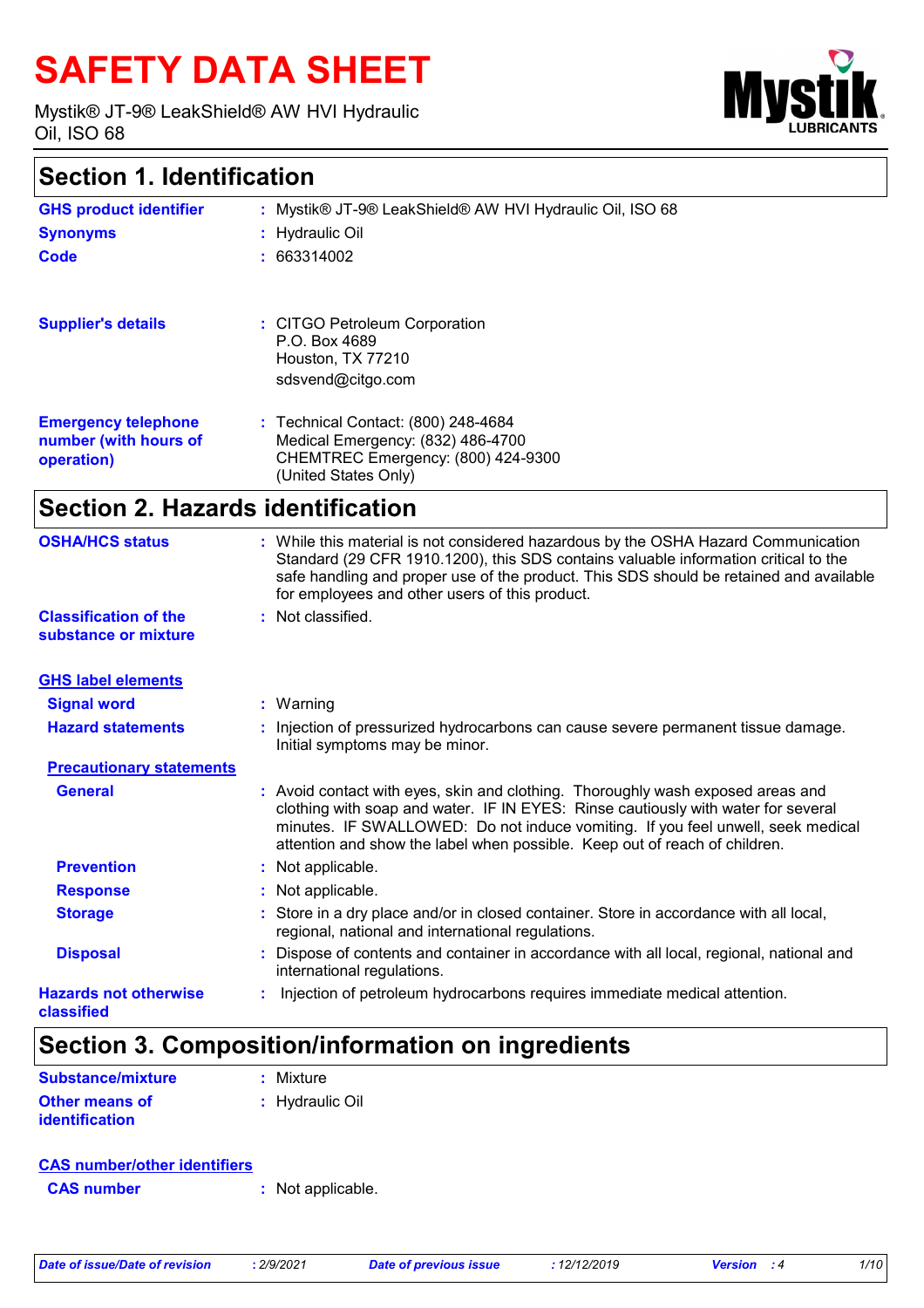# **Section 3. Composition/information on ingredients**

| <b>Ingredient name</b>                                 | $\Omega$ | <b>CAS number</b> |
|--------------------------------------------------------|----------|-------------------|
| Distillates (petroleum), hydrotreated heavy paraffinic | ≥90      | 64742-54-7        |

Any concentration shown as a range is to protect confidentiality or is due to process variation.

**There are no additional ingredients present which, within the current knowledge of the supplier and in the concentrations applicable, are classified as hazardous to health or the environment and hence require reporting in this section.**

**Occupational exposure limits, if available, are listed in Section 8.**

### **Section 4. First aid measures**

#### **Description of necessary first aid measures**

| <b>Eye contact</b>  | : Immediately flush eyes with plenty of water, occasionally lifting the upper and lower<br>eyelids. Check for and remove any contact lenses. Get medical attention if irritation<br>occurs.                                            |
|---------------------|----------------------------------------------------------------------------------------------------------------------------------------------------------------------------------------------------------------------------------------|
| <b>Inhalation</b>   | : Remove victim to fresh air and keep at rest in a position comfortable for breathing. Get<br>medical attention if symptoms occur.                                                                                                     |
| <b>Skin contact</b> | : Flush contaminated skin with plenty of water. Remove contaminated clothing and<br>shoes. Get medical attention if symptoms occur.                                                                                                    |
| <b>Ingestion</b>    | : Wash out mouth with water. Remove victim to fresh air and keep at rest in a position<br>comfortable for breathing. Do not induce vomiting unless directed to do so by medical<br>personnel. Get medical attention if symptoms occur. |

#### **Most important symptoms/effects, acute and delayed**

| <b>Potential acute health effects</b> |                                                                                                                                                                                                                                            |
|---------------------------------------|--------------------------------------------------------------------------------------------------------------------------------------------------------------------------------------------------------------------------------------------|
| <b>Eye contact</b>                    | : No known significant effects or critical hazards.                                                                                                                                                                                        |
| <b>Inhalation</b>                     | : No known significant effects or critical hazards.                                                                                                                                                                                        |
| <b>Skin contact</b>                   | : Injection of pressurized hydrocarbons can cause severe permanent tissue damage.<br>Initial symptoms may be minor.                                                                                                                        |
| <b>Ingestion</b>                      | : No known significant effects or critical hazards.                                                                                                                                                                                        |
| <b>Over-exposure signs/symptoms</b>   |                                                                                                                                                                                                                                            |
| <b>Eye contact</b>                    | : No specific data.                                                                                                                                                                                                                        |
| <b>Inhalation</b>                     | : No specific data.                                                                                                                                                                                                                        |
| <b>Skin contact</b>                   | : No specific data.                                                                                                                                                                                                                        |
| <b>Ingestion</b>                      | : No specific data.                                                                                                                                                                                                                        |
|                                       | Indication of immediate medical attention and special treatment needed, if necessary                                                                                                                                                       |
| <b>Notes to physician</b>             | : In the event of injection in underlying tissue, immediate treatment should include<br>extensive incision, debridement and saline irrigation. Inadequate treatment can result in<br>ischemia and gangrene. Early symptoms may be minimal. |
| <b>Specific treatments</b>            | : Treat symptomatically and supportively.                                                                                                                                                                                                  |
| <b>Protection of first-aiders</b>     | : No action shall be taken involving any personal risk or without suitable training.                                                                                                                                                       |

**See toxicological information (Section 11)**

### **Section 5. Fire-fighting measures**

| <b>Extinguishing media</b>             |                                                                 |
|----------------------------------------|-----------------------------------------------------------------|
| <b>Suitable extinguishing</b><br>media | : Use an extinguishing agent suitable for the surrounding fire. |
| Unsuitable extinguishing<br>media      | : None known.                                                   |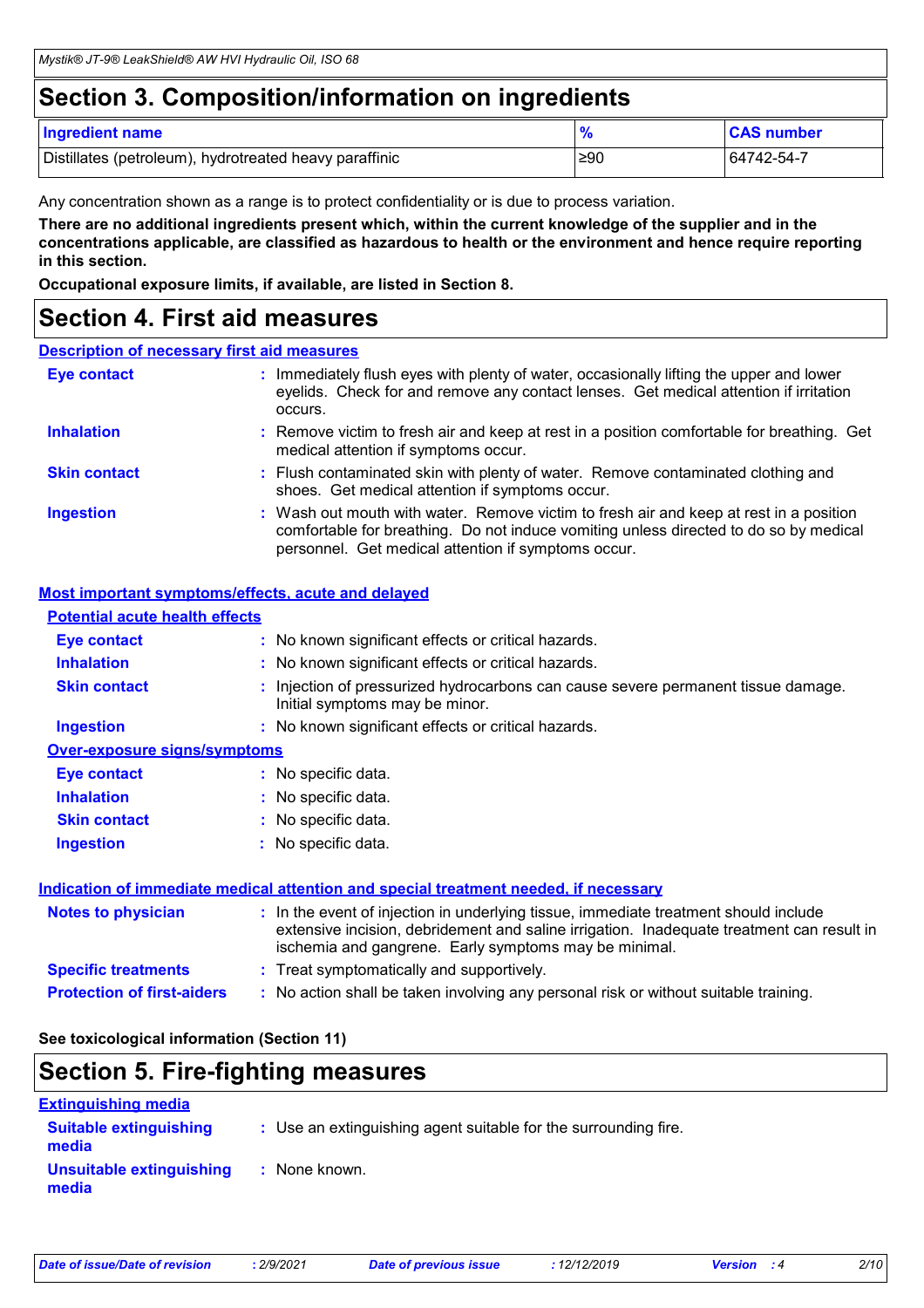# **Section 5. Fire-fighting measures**

| <b>Specific hazards arising</b><br>from the chemical     | : In a fire or if heated, a pressure increase will occur and the container may burst.                                                                                                               |
|----------------------------------------------------------|-----------------------------------------------------------------------------------------------------------------------------------------------------------------------------------------------------|
| <b>Hazardous thermal</b><br>decomposition products       | Decomposition products may include the following materials:<br>carbon dioxide<br>carbon monoxide<br>halogenated compounds                                                                           |
| <b>Special protective actions</b><br>for fire-fighters   | : Promptly isolate the scene by removing all persons from the vicinity of the incident if<br>there is a fire. No action shall be taken involving any personal risk or without suitable<br>training. |
| <b>Special protective</b><br>equipment for fire-fighters | Fire-fighters should wear appropriate protective equipment and self-contained breathing<br>apparatus (SCBA) with a full face-piece operated in positive pressure mode.                              |
|                                                          |                                                                                                                                                                                                     |

# **Section 6. Accidental release measures**

#### **Environmental precautions Personal precautions, protective equipment and emergency procedures :** Avoid dispersal of spilled material and runoff and contact with soil, waterways, drains **:** No action shall be taken involving any personal risk or without suitable training. Evacuate surrounding areas. Keep unnecessary and unprotected personnel from entering. Do not touch or walk through spilled material. Put on appropriate personal protective equipment. and sewers. Inform the relevant authorities if the product has caused environmental pollution (sewers, waterways, soil or air). **For non-emergency personnel For emergency responders :** If specialized clothing is required to deal with the spillage, take note of any information in Section 8 on suitable and unsuitable materials. See also the information in "For nonemergency personnel".

#### **Methods and materials for containment and cleaning up**

| <b>Small spill</b> | : Stop leak if without risk. Move containers from spill area. Dilute with water and mop up<br>if water-soluble. Alternatively, or if water-insoluble, absorb with an inert dry material and<br>place in an appropriate waste disposal container. Dispose of via a licensed waste<br>disposal contractor.                                                                                                                                                                                                                                                                                   |
|--------------------|--------------------------------------------------------------------------------------------------------------------------------------------------------------------------------------------------------------------------------------------------------------------------------------------------------------------------------------------------------------------------------------------------------------------------------------------------------------------------------------------------------------------------------------------------------------------------------------------|
| <b>Large spill</b> | : Stop leak if without risk. Move containers from spill area. Prevent entry into sewers,<br>water courses, basements or confined areas. Wash spillages into an effluent treatment<br>plant or proceed as follows. Contain and collect spillage with non-combustible,<br>absorbent material e.g. sand, earth, vermiculite or diatomaceous earth and place in<br>container for disposal according to local regulations (see Section 13). Dispose of via a<br>licensed waste disposal contractor. Note: see Section 1 for emergency contact<br>information and Section 13 for waste disposal. |

# **Section 7. Handling and storage**

#### **Precautions for safe handling**

| <b>Protective measures</b>                                                       | : Put on appropriate personal protective equipment (see Section 8).                                                                                                                                                                                                                                                                                                                                                                                                                                                                                                              |
|----------------------------------------------------------------------------------|----------------------------------------------------------------------------------------------------------------------------------------------------------------------------------------------------------------------------------------------------------------------------------------------------------------------------------------------------------------------------------------------------------------------------------------------------------------------------------------------------------------------------------------------------------------------------------|
| <b>Advice on general</b><br>occupational hygiene                                 | Eating, drinking and smoking should be prohibited in areas where this material is<br>handled, stored and processed. Workers should wash hands and face before eating,<br>drinking and smoking. Remove contaminated clothing and protective equipment before<br>entering eating areas. See also Section 8 for additional information on hygiene<br>measures.                                                                                                                                                                                                                      |
| <b>Conditions for safe storage,</b><br>including any<br><b>incompatibilities</b> | Store in accordance with local regulations. Store in original container protected from<br>direct sunlight in a dry, cool and well-ventilated area, away from incompatible materials<br>(see Section 10) and food and drink. Keep container tightly closed and sealed until<br>ready for use. Containers that have been opened must be carefully resealed and kept<br>upright to prevent leakage. Do not store in unlabeled containers. Use appropriate<br>containment to avoid environmental contamination. See Section 10 for incompatible<br>materials before handling or use. |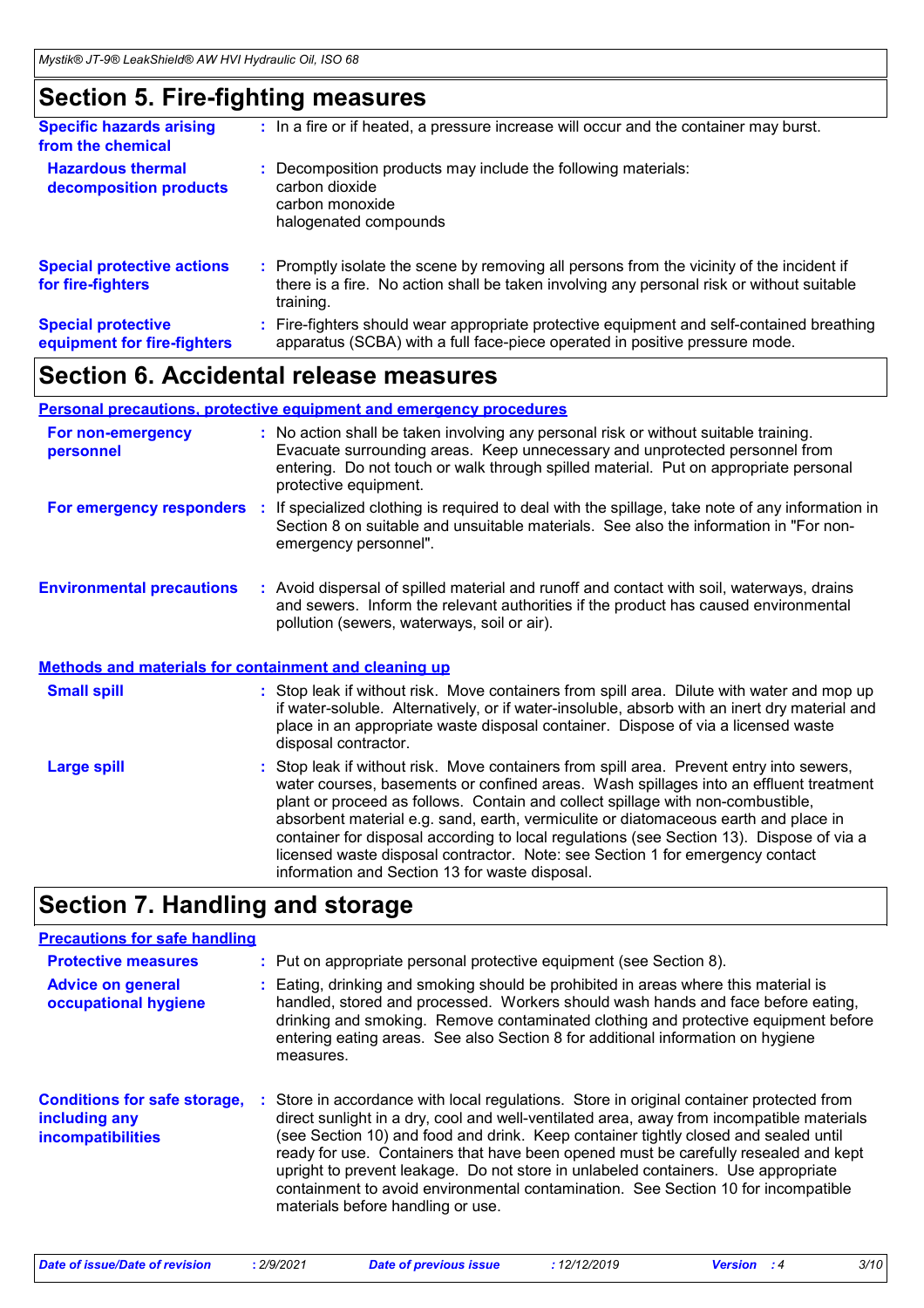# **Section 7. Handling and storage**

Bulk Storage Conditions: Maintain all storage tanks in accordance with applicable regulations. Use necessary controls to monitor tank inventories. Inspect all storage tanks on a periodic basis. Test tanks and associated piping for tightness. Maintain the automatic leak detection devices to assure proper working condition.

# **Section 8. Exposure controls/personal protection**

#### **Control parameters**

**Occupational exposure limits**

Distillates (petroleum), hydrotreated heavy paraffinic **ACGIH TLV (United States, 3/2018).** 

### TWA: 5 mg/m<sup>3</sup> 8 hours. Form: Inhalable fraction

**NIOSH REL (United States, 10/2016).** TWA: 5 mg/m<sup>3</sup> 10 hours. Form: Mist STEL: 10 mg/m<sup>3</sup> 15 minutes. Form: Mist **OSHA PEL (United States, 5/2018).** TWA:  $5 \text{ mg/m}^3$  8 hours.

| <b>Appropriate engineering</b><br>controls |    | : Good general ventilation should be sufficient to control worker exposure to airborne<br>contaminants.                                                                                                                                                                                                                                                                                                                                                                                                                                           |
|--------------------------------------------|----|---------------------------------------------------------------------------------------------------------------------------------------------------------------------------------------------------------------------------------------------------------------------------------------------------------------------------------------------------------------------------------------------------------------------------------------------------------------------------------------------------------------------------------------------------|
| <b>Environmental exposure</b><br>controls  |    | : Emissions from ventilation or work process equipment should be checked to ensure<br>they comply with the requirements of environmental protection legislation. In some<br>cases, vapor controls, filters or engineering modifications to the process equipment will<br>be necessary to reduce emissions to acceptable levels.                                                                                                                                                                                                                   |
| <b>Individual protection measures</b>      |    |                                                                                                                                                                                                                                                                                                                                                                                                                                                                                                                                                   |
| <b>Hygiene measures</b>                    |    | : Wash hands, forearms and face thoroughly after handling chemical products, before<br>eating, smoking and using the lavatory and at the end of the working period.<br>Appropriate techniques should be used to remove potentially contaminated clothing.<br>Wash contaminated clothing before reusing. Ensure that eyewash stations and safety<br>showers are close to the workstation location.                                                                                                                                                 |
| <b>Eye/face protection</b>                 | ÷. | Safety glasses equipped with side shields are recommended as minimum protection in<br>industrial settings. If contact is possible, the following protection should be worn, unless<br>the assessment indicates a higher degree of protection: chemical splash goggles.<br>Safety eyewear complying with an approved standard should be used when a risk<br>assessment indicates this is necessary to avoid exposure to liquid splashes, mists,<br>gases or dusts. If inhalation hazards exist, a full-face respirator may be required<br>instead. |
| <b>Skin protection</b>                     |    |                                                                                                                                                                                                                                                                                                                                                                                                                                                                                                                                                   |
| <b>Hand protection</b>                     |    | Chemical-resistant gloves complying with an approved standard should be worn at all<br>times when handling chemical products if a risk assessment indicates this is necessary.                                                                                                                                                                                                                                                                                                                                                                    |
| <b>Body protection</b>                     |    | Personal protective equipment for the body should be selected based on the task being<br>performed and the risks involved and should be approved by a specialist before<br>handling this product.                                                                                                                                                                                                                                                                                                                                                 |
| <b>Other skin protection</b>               |    | : Avoid skin contact with liquid. Appropriate footwear and any additional skin protection<br>measures should be selected based on the task being performed and the risks involved<br>and should be approved by a specialist before handling this product. Leather boots are<br>not protective for liquid contact.                                                                                                                                                                                                                                 |
| <b>Respiratory protection</b>              |    | : Avoid inhalation of gases, vapors, mists or dusts. Use a properly fitted, air-purifying or<br>supplied-air respirator complying with an approved standard if a risk assessment<br>indicates this is necessary. Respirator selection must be based on known or anticipated<br>exposure levels, the hazards of the product and the safe working limits of the selected<br>respirator.                                                                                                                                                             |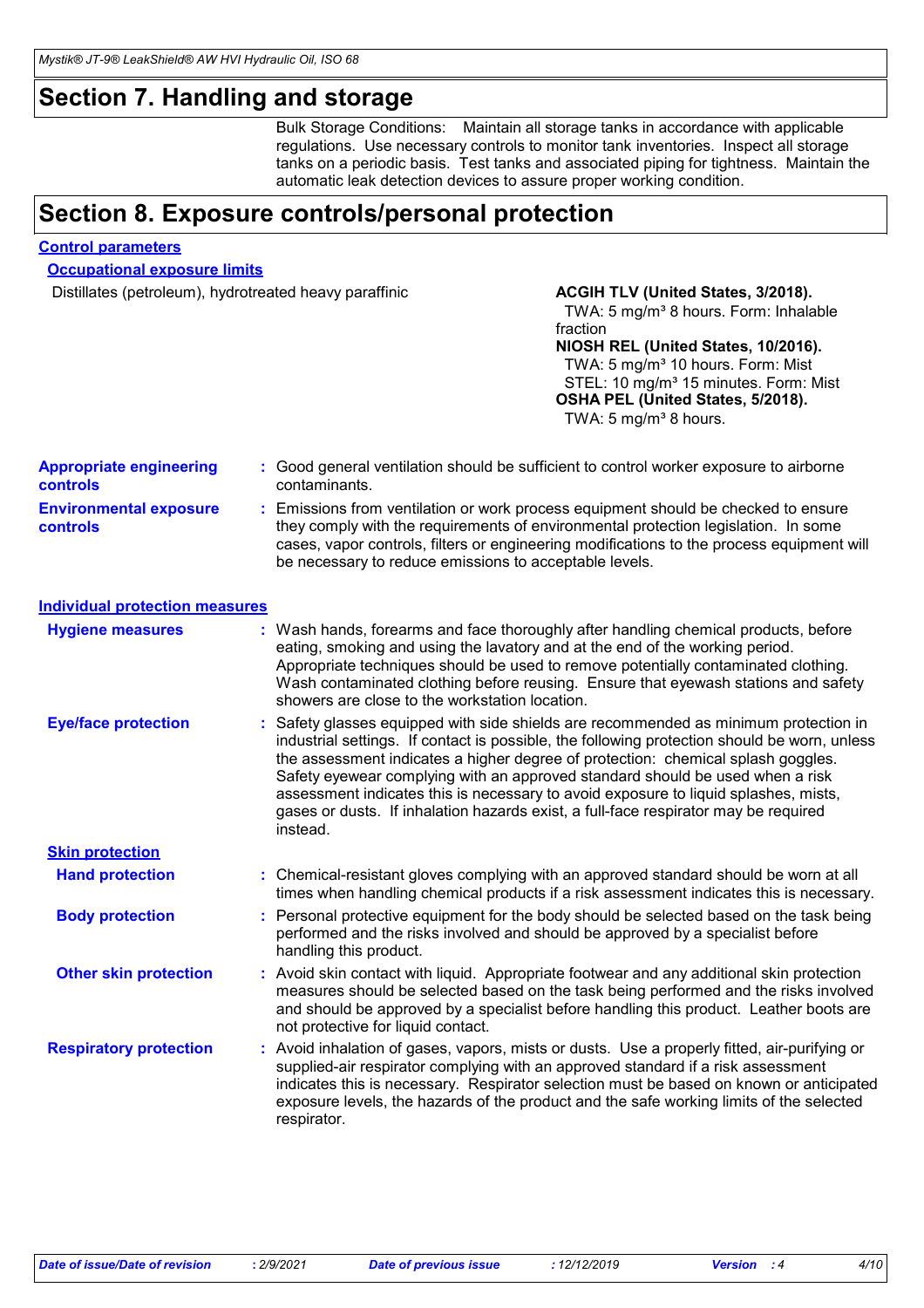# **Section 9. Physical and chemical properties**

### **Appearance**

| $:$ Liquid.                                                  |
|--------------------------------------------------------------|
| $:$ Green.                                                   |
| : Mild petroleum odor                                        |
| : Not available.                                             |
| : Not available.                                             |
| : Open cup: $234^{\circ}$ C (453.2°F) [Cleveland]            |
| $:$ Not available.                                           |
| $:$ <0.0013 kPa (<0.01 mm Hg) [room temperature]             |
| : $>1$ [Air = 1]                                             |
| : 0.87                                                       |
| $: 7.251$ lbs/gal                                            |
| : Not available.                                             |
| :31                                                          |
| : Not available.                                             |
| : Kinematic (40°C (104°F)): 0.68 cm <sup>2</sup> /s (68 cSt) |
| : 320 SUS @100 F                                             |
|                                                              |

# **Section 10. Stability and reactivity**

| <b>Reactivity</b>                                   | : Not expected to be Explosive, Self-Reactive, Self-Heating, or an Organic Peroxide<br>under US GHS Definition(s). |
|-----------------------------------------------------|--------------------------------------------------------------------------------------------------------------------|
| <b>Chemical stability</b>                           | : The product is stable.                                                                                           |
| <b>Possibility of hazardous</b><br><b>reactions</b> | : Under normal conditions of storage and use, hazardous reactions will not occur.                                  |
| <b>Conditions to avoid</b>                          | : No specific data.                                                                                                |
| <b>Incompatible materials</b>                       | : No specific data.                                                                                                |
| <b>Hazardous decomposition</b><br>products          | : Under normal conditions of storage and use, hazardous decomposition products should<br>not be produced.          |

## **Section 11. Toxicological information**

### **Information on toxicological effects**

| <b>Product/ingredient name</b>                            | <b>Result</b>                                                                                                                                                                                                                                                                                                                                                                                                                                                                                                                                                                                                                          | <b>Species</b> | <b>Dose</b> | <b>Exposure</b> |
|-----------------------------------------------------------|----------------------------------------------------------------------------------------------------------------------------------------------------------------------------------------------------------------------------------------------------------------------------------------------------------------------------------------------------------------------------------------------------------------------------------------------------------------------------------------------------------------------------------------------------------------------------------------------------------------------------------------|----------------|-------------|-----------------|
| Distillates (petroleum),<br>hydrotreated heavy paraffinic | LD50 Dermal                                                                                                                                                                                                                                                                                                                                                                                                                                                                                                                                                                                                                            | Rat            | >5000 mg/kg |                 |
|                                                           | LD50 Oral                                                                                                                                                                                                                                                                                                                                                                                                                                                                                                                                                                                                                              | Rat            | >5000 mg/kg |                 |
| <b>Conclusion/Summary</b>                                 | : Distillates (petroleum), hydrotreated heavy paraffinic: Mineral oil mists derived from<br>highly refined oils are reported to have low acute and sub-acute toxicities in animals.<br>Effects from single and short-term repeated exposures to high concentrations of mineral<br>oil mists well above applicable workplace exposure levels include lung inflammatory<br>reaction, lipoid granuloma formation and lipoid pneumonia. In acute and sub-acute<br>studies involving exposures to lower concentrations of mineral oil mists at or near<br>current work place exposure levels produced no significant toxicological effects. |                |             |                 |
|                                                           |                                                                                                                                                                                                                                                                                                                                                                                                                                                                                                                                                                                                                                        |                |             |                 |
| <b>Irritation/Corrosion</b>                               |                                                                                                                                                                                                                                                                                                                                                                                                                                                                                                                                                                                                                                        |                |             |                 |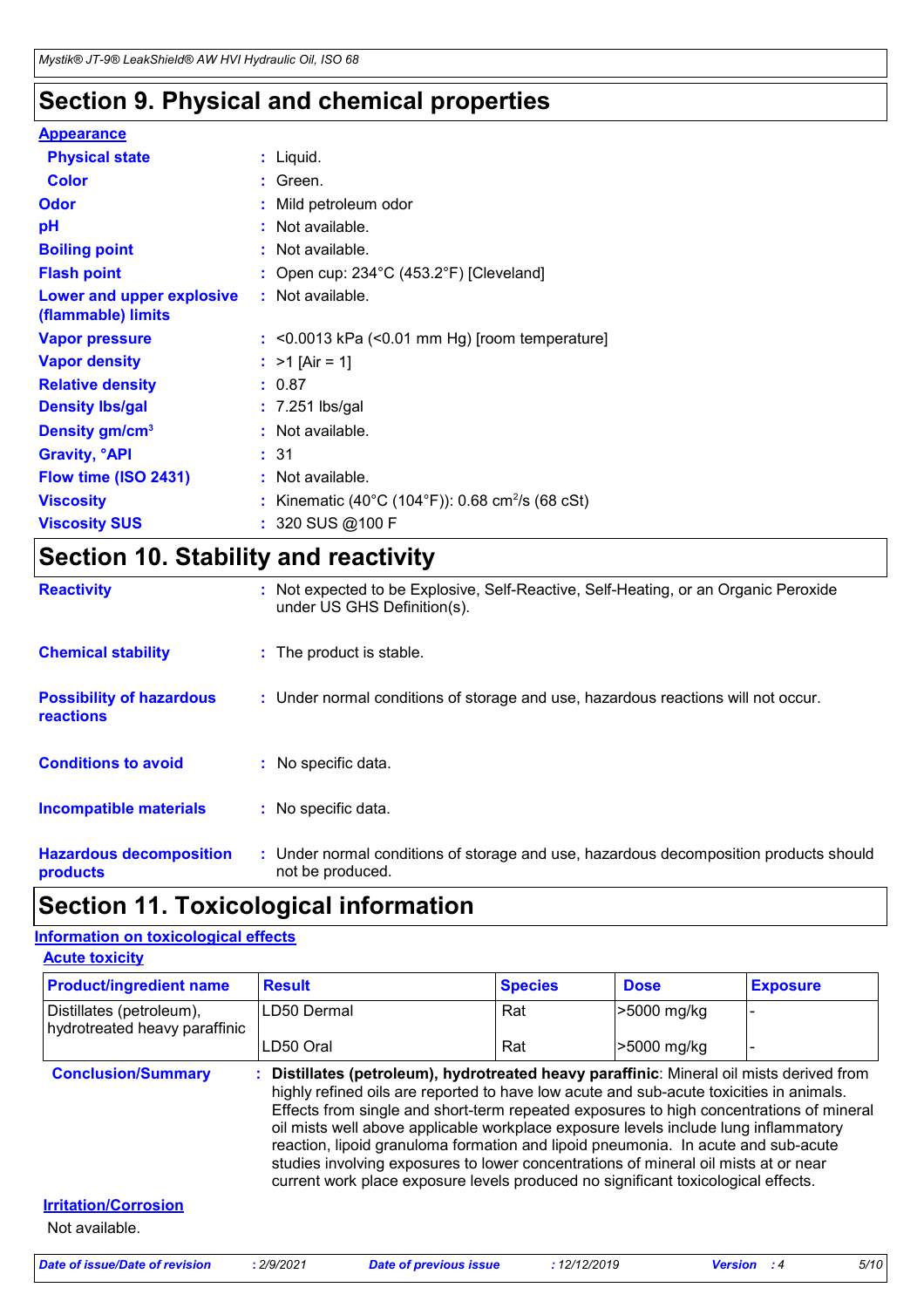# **Section 11. Toxicological information**

| <b>Skin</b>                                               | : No additional information.                                                             |
|-----------------------------------------------------------|------------------------------------------------------------------------------------------|
| <b>Eyes</b>                                               | No additional information.                                                               |
| <b>Respiratory</b>                                        | No additional information.                                                               |
| <b>Sensitization</b>                                      |                                                                                          |
| Not available.                                            |                                                                                          |
| <b>Skin</b>                                               | : No additional information.                                                             |
| <b>Respiratory</b>                                        | : No additional information.                                                             |
| <b>Mutagenicity</b>                                       |                                                                                          |
| Not available.                                            |                                                                                          |
|                                                           |                                                                                          |
| <b>Conclusion/Summary</b>                                 | : No additional information.                                                             |
| <b>Carcinogenicity</b>                                    |                                                                                          |
| Not available.                                            |                                                                                          |
| <b>Conclusion/Summary</b>                                 | : No additional information.                                                             |
| <b>Reproductive toxicity</b>                              |                                                                                          |
| Not available.                                            |                                                                                          |
|                                                           |                                                                                          |
| <b>Conclusion/Summary</b><br><b>Teratogenicity</b>        | : No additional information.                                                             |
| Not available.                                            |                                                                                          |
|                                                           |                                                                                          |
| <b>Conclusion/Summary</b>                                 | : No additional information.                                                             |
| <b>Specific target organ toxicity (single exposure)</b>   |                                                                                          |
| Not available.                                            |                                                                                          |
| <b>Specific target organ toxicity (repeated exposure)</b> |                                                                                          |
| Not available.                                            |                                                                                          |
| <b>Aspiration hazard</b>                                  |                                                                                          |
| Not available.                                            |                                                                                          |
|                                                           |                                                                                          |
| <b>Information on the likely</b>                          | : Not available.                                                                         |
| routes of exposure                                        |                                                                                          |
| <b>Potential acute health effects</b>                     |                                                                                          |
| <b>Eye contact</b>                                        | : No known significant effects or critical hazards.                                      |
| <b>Inhalation</b>                                         | : No known significant effects or critical hazards.                                      |
| <b>Skin contact</b>                                       | Injection of pressurized hydrocarbons can cause severe permanent tissue damage.          |
|                                                           | Initial symptoms may be minor.                                                           |
| <b>Ingestion</b>                                          | : No known significant effects or critical hazards.                                      |
|                                                           |                                                                                          |
|                                                           | Symptoms related to the physical, chemical and toxicological characteristics             |
| <b>Eye contact</b>                                        | : No specific data.                                                                      |
| <b>Inhalation</b>                                         | : No specific data.                                                                      |
| <b>Skin contact</b>                                       | : No specific data.                                                                      |
| <b>Ingestion</b>                                          | : No specific data.                                                                      |
|                                                           |                                                                                          |
| <b>Short term exposure</b>                                | Delayed and immediate effects and also chronic effects from short and long term exposure |
| <b>Potential immediate</b>                                | : Not available.                                                                         |
| effects                                                   |                                                                                          |
| <b>Potential delayed effects</b>                          | : Not available.                                                                         |
|                                                           |                                                                                          |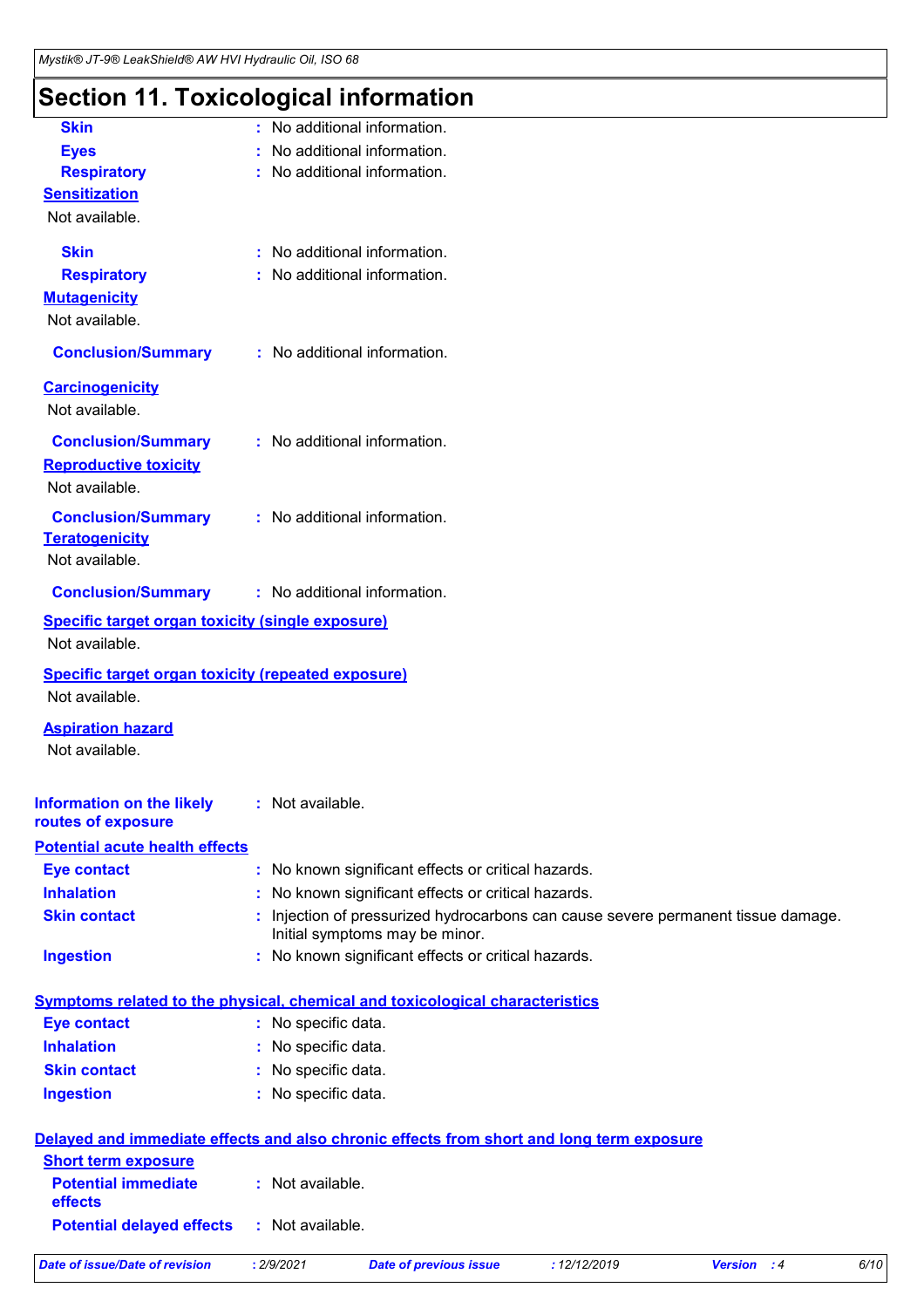# **Section 11. Toxicological information**

| Long term exposure                                |                                                     |
|---------------------------------------------------|-----------------------------------------------------|
| <b>Potential immediate</b><br><b>effects</b>      | $:$ Not available.                                  |
| <b>Potential delayed effects : Not available.</b> |                                                     |
| <b>Potential chronic health effects</b>           |                                                     |
| Not available.                                    |                                                     |
| <b>General</b>                                    | : No known significant effects or critical hazards. |
| <b>Carcinogenicity</b>                            | : No known significant effects or critical hazards. |
| <b>Mutagenicity</b>                               | : No known significant effects or critical hazards. |
| <b>Teratogenicity</b>                             | : No known significant effects or critical hazards. |
| <b>Developmental effects</b>                      | No known significant effects or critical hazards.   |
| <b>Fertility effects</b>                          | No known significant effects or critical hazards.   |
|                                                   |                                                     |

# **Section 12. Ecological information**

| <b>Section 13. Disposal considerations</b>                                         |                                                     |
|------------------------------------------------------------------------------------|-----------------------------------------------------|
| <b>Other adverse effects</b>                                                       | : No known significant effects or critical hazards. |
| <b>Mobility in soil</b><br><b>Soil/water partition</b><br><b>coefficient (Koc)</b> | : Not available.                                    |
| <b>Bioaccumulative potential</b><br>Not available.                                 |                                                     |
| <b>Persistence and degradability</b><br><b>Conclusion/Summary</b>                  | : Not available.                                    |
| <b>Conclusion/Summary</b>                                                          | : Not available.                                    |
| Not available.                                                                     |                                                     |
| <b>Toxicity</b>                                                                    |                                                     |

The generation of waste should be avoided or minimized wherever possible. Disposal of this product, solutions and any by-products should at all times comply with the requirements of environmental protection and waste disposal legislation and any regional local authority requirements. Dispose of surplus and non-recyclable products via a licensed waste disposal contractor. Waste should not be disposed of untreated to the sewer unless fully compliant with the requirements of all authorities with jurisdiction. Waste packaging should be recycled. Incineration or landfill should only be considered when recycling is not feasible. This material and its container must be disposed of in a safe way. Empty containers or liners may retain some product residues. Avoid dispersal of spilled material and runoff and contact with soil, waterways, drains and sewers. **Disposal methods :**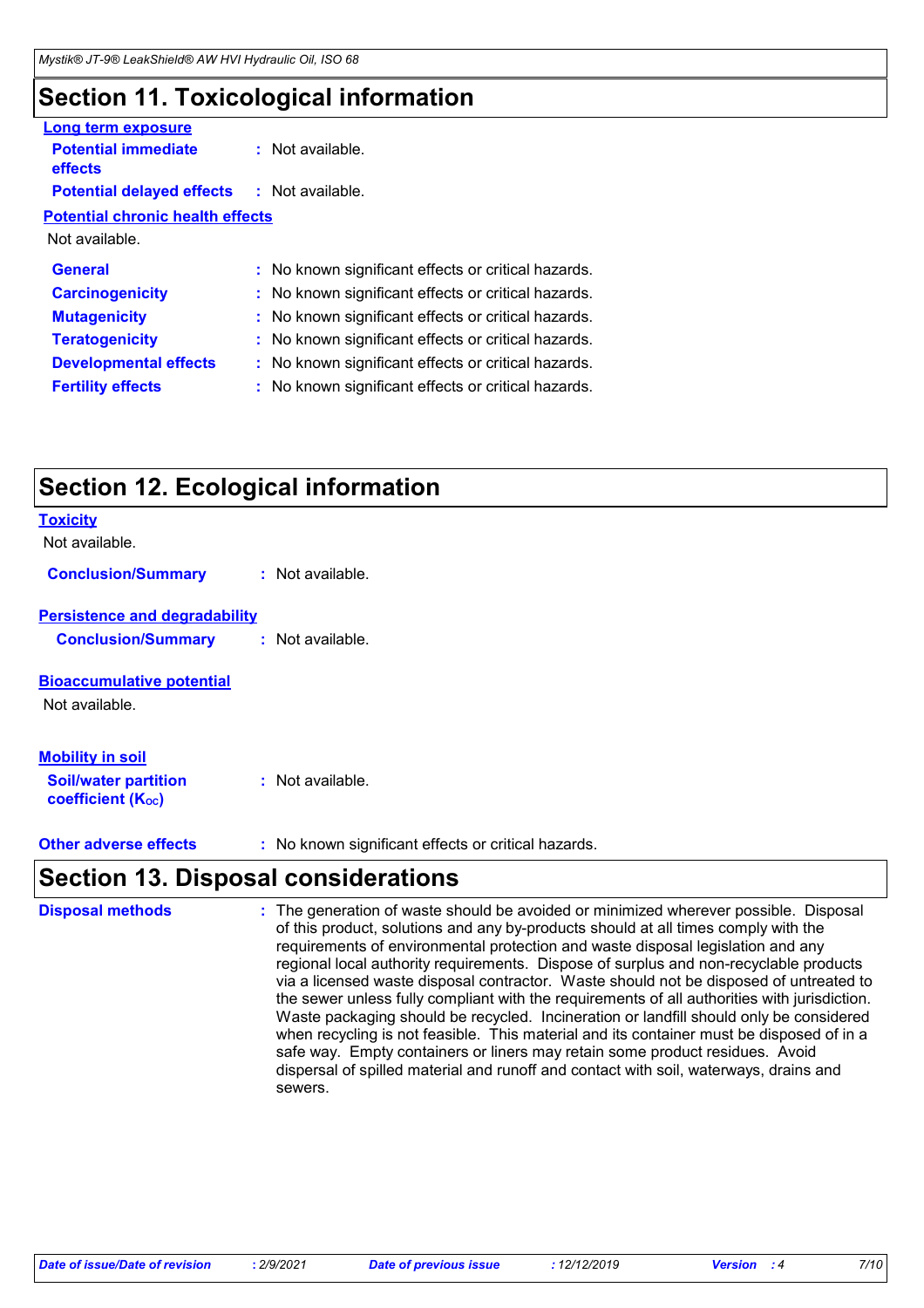# **Section 14. Transport information**

|                                      | <b>DOT Classification</b> | <b>IMDG</b>    | <b>IATA</b>    |
|--------------------------------------|---------------------------|----------------|----------------|
| <b>UN</b> number                     | Not regulated.            | Not regulated. | Not regulated. |
| <b>UN proper</b><br>shipping name    |                           |                |                |
| <b>Transport</b><br>hazard class(es) |                           |                |                |
| <b>Packing group</b>                 | $\overline{\phantom{a}}$  |                | -              |
| Environmental<br>hazards             | ∣No.                      | No.            | No.            |

**Special precautions for user** : Transport within user's premises: always transport in closed containers that are upright and secure. Ensure that persons transporting the product know what to do in the event of an accident or spillage.

**Transport in bulk according :** Not available. **to IMO instruments**

# **Section 15. Regulatory information**

**U.S. Federal regulations : United States inventory (TSCA 8b)**: All components are listed or exempted. **Clean Water Act (CWA) 307**: toluene; Phosphorodithioic acid, O,O-di-C1-14-alkyl esters, zinc salts; phenol; naphthalene **Clean Water Act (CWA) 311**: toluene; phenol; naphthalene This material is classified as an oil under Section 311 of the Clean Water Act (CWA) and the Oil Pollution Act of 1990 (OPA). Discharges or spills which produce a visible sheen on waters of the United States, their adjoining shorelines, or into conduits leading

|                                                                      | sheen on waters of the United States, their adjoining shorelines, or into conduits leading<br>to surface waters must be reported to the EPA's National Response Center at (800)<br>424-8802. |
|----------------------------------------------------------------------|----------------------------------------------------------------------------------------------------------------------------------------------------------------------------------------------|
| <b>SARA 302/304</b><br><b>Composition/information on ingredients</b> |                                                                                                                                                                                              |
| <b>SARA 304 RQ</b>                                                   | : Not applicable.                                                                                                                                                                            |
| <b>SARA 311/312</b>                                                  |                                                                                                                                                                                              |
| <b>Classification</b>                                                | : Not applicable.                                                                                                                                                                            |
| <b>Composition/information on ingredients</b>                        |                                                                                                                                                                                              |
| No products were found.                                              |                                                                                                                                                                                              |
| <b>State regulations</b>                                             |                                                                                                                                                                                              |
| <b>Massachusetts</b>                                                 | : None of the components are listed.                                                                                                                                                         |
| <b>New York</b>                                                      | : None of the components are listed.                                                                                                                                                         |
| <b>New Jersey</b>                                                    | : None of the components are listed.                                                                                                                                                         |
| <b>Pennsylvania</b>                                                  | : None of the components are listed.                                                                                                                                                         |
|                                                                      | <b>California Prop. 65 Clear and Reasonable Warnings (2018)</b>                                                                                                                              |
|                                                                      |                                                                                                                                                                                              |

**A** WARNING: This product can expose you to chemicals including Ethyl acrylate, Naphthalene, which are known to the State of California to cause cancer, and Toluene, which is known to the State of California to cause birth defects or other reproductive harm. For more information go to www.P65Warnings.ca.gov.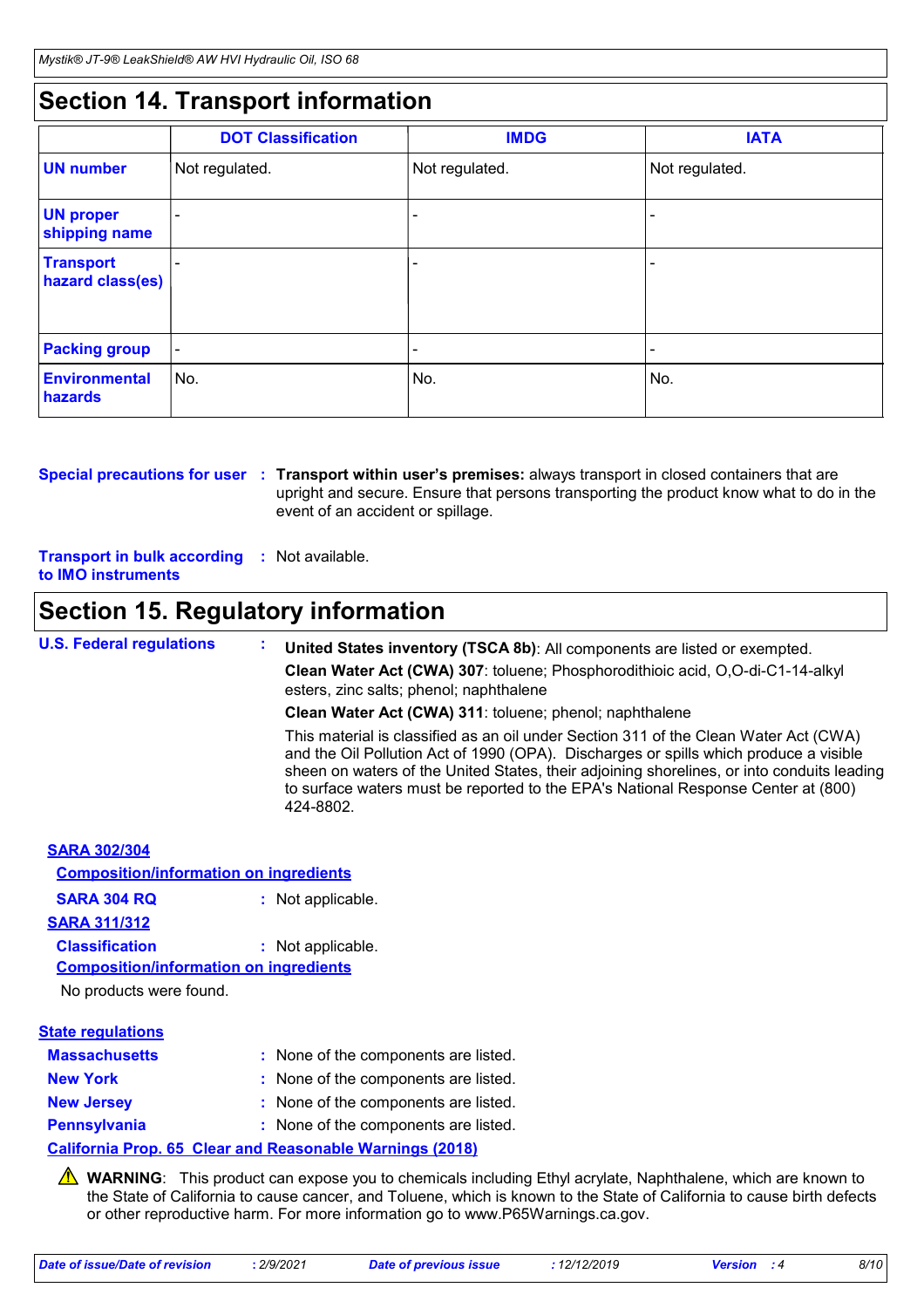# **Section 15. Regulatory information**

| <b>Ingredient name</b> | $\frac{9}{6}$   | <b>Cancer</b> | <b>Reproductive</b> | No significant risk<br>level | <b>Maximum</b><br>acceptable dosage<br><b>level</b> |
|------------------------|-----------------|---------------|---------------------|------------------------------|-----------------------------------------------------|
| toluene                | < 0.1           | No.           | Yes.                |                              | Yes.                                                |
| ethyl acrylate         | < 0.001         | Yes.          | No.                 |                              |                                                     |
| naphthalene            | $< 0.0001$ Yes. |               | No.                 | Yes.                         | -                                                   |

### **International regulations**

| <u>Inventory list</u>    |                                                                                                            |
|--------------------------|------------------------------------------------------------------------------------------------------------|
| <b>United States</b>     | : All components are listed or exempted.                                                                   |
| <b>Australia</b>         | : All components are listed or exempted.                                                                   |
| <b>Canada</b>            | : All components are listed or exempted.                                                                   |
| <b>China</b>             | : Not determined.                                                                                          |
| <b>Europe</b>            | : All components are listed or exempted.                                                                   |
| <b>Japan</b>             | : Japan inventory (CSCL): At least one component is not listed.<br>Japan inventory (ISHL): Not determined. |
| <b>Malaysia</b>          | : Not determined.                                                                                          |
| <b>New Zealand</b>       | : Not determined.                                                                                          |
| <b>Philippines</b>       | : All components are listed or exempted.                                                                   |
| <b>Republic of Korea</b> | : All components are listed or exempted.                                                                   |
| <b>Taiwan</b>            | : Not determined.                                                                                          |
| <b>Thailand</b>          | : Not determined.                                                                                          |
| <b>Turkey</b>            | : Not determined.                                                                                          |
| <b>Viet Nam</b>          | : Not determined.                                                                                          |

# **Section 16. Other information**

### **National Fire Protection Association (U.S.A.)**



**Reprinted with permission from NFPA 704-2001, Identification of the Hazards of Materials for Emergency Response Copyright ©1997, National Fire Protection Association, Quincy, MA 02269. This reprinted material is not the complete and official position of the National Fire Protection Association, on the referenced subject which is represented only by the standard in its entirety.**

**Copyright ©2001, National Fire Protection Association, Quincy, MA 02269. This warning system is intended to be interpreted and applied only by properly trained individuals to identify fire, health and reactivity hazards of chemicals. The user is referred to certain limited number of chemicals with recommended classifications in NFPA 49 and NFPA 325, which would be used as a guideline only. Whether the chemicals are classified by NFPA or not, anyone using the 704 systems to classify chemicals does so at their own risk.**

### **Procedure used to derive the classification**

|                                   | <b>Classification</b> | <b>Justification</b> |
|-----------------------------------|-----------------------|----------------------|
| Not classified.                   |                       |                      |
| <b>History</b>                    |                       |                      |
| <b>Date of printing</b>           | : 2/9/2021            |                      |
| Date of issue/Date of<br>revision | : 2/9/2021            |                      |
| Date of previous issue            | : 12/12/2019          |                      |
| <b>Version</b>                    | $\div$ 4              |                      |